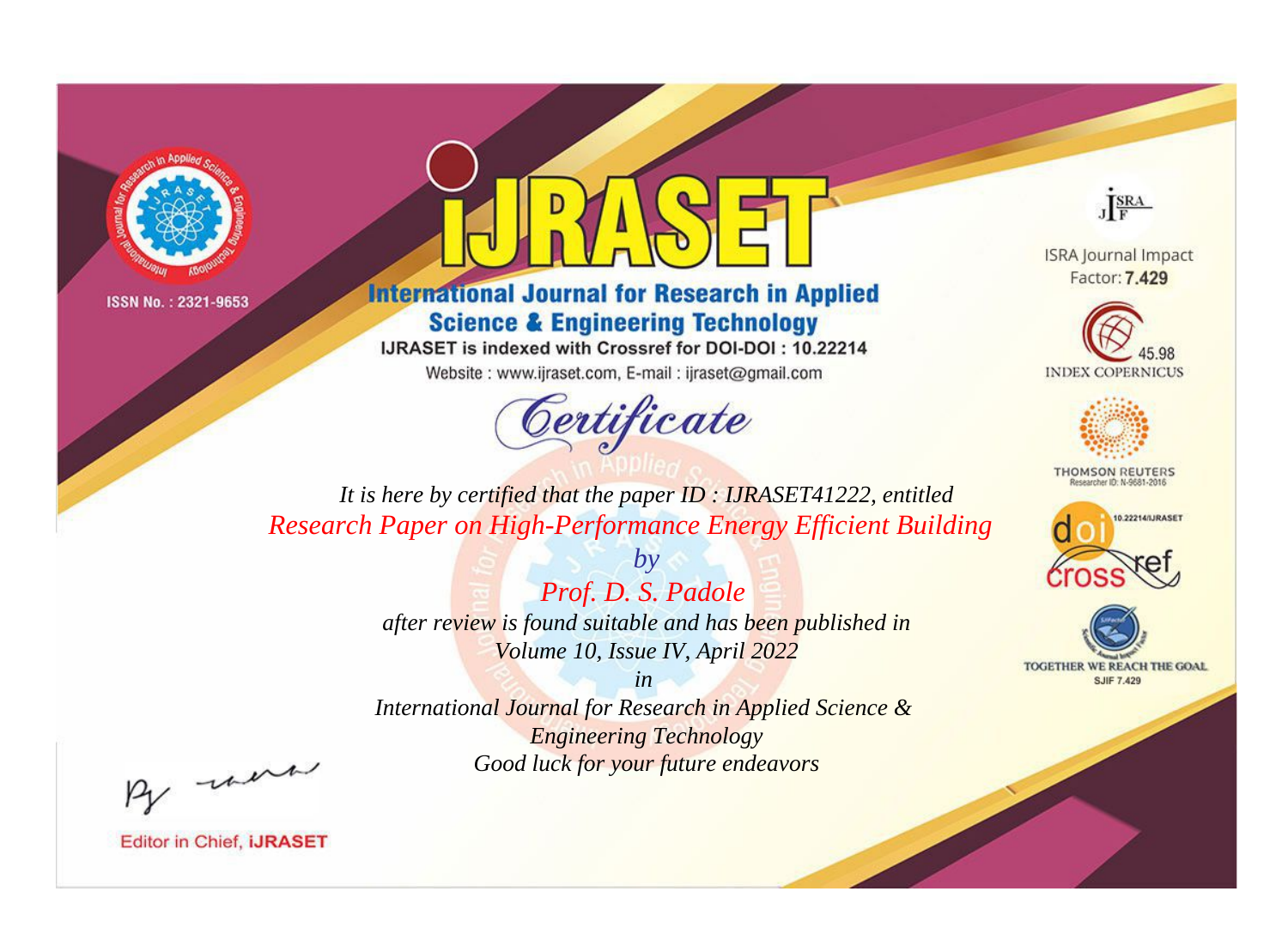



**International Journal for Research in Applied Science & Engineering Technology** 

IJRASET is indexed with Crossref for DOI-DOI: 10.22214

Website: www.ijraset.com, E-mail: ijraset@gmail.com



JERA

**ISRA Journal Impact** Factor: 7.429





**THOMSON REUTERS** 



TOGETHER WE REACH THE GOAL **SJIF 7.429** 

*It is here by certified that the paper ID : IJRASET41222, entitled Research Paper on High-Performance Energy Efficient Building*

> *Mehul Loya after review is found suitable and has been published in Volume 10, Issue IV, April 2022*

*by*

*in* 

*International Journal for Research in Applied Science & Engineering Technology Good luck for your future endeavors*

By morn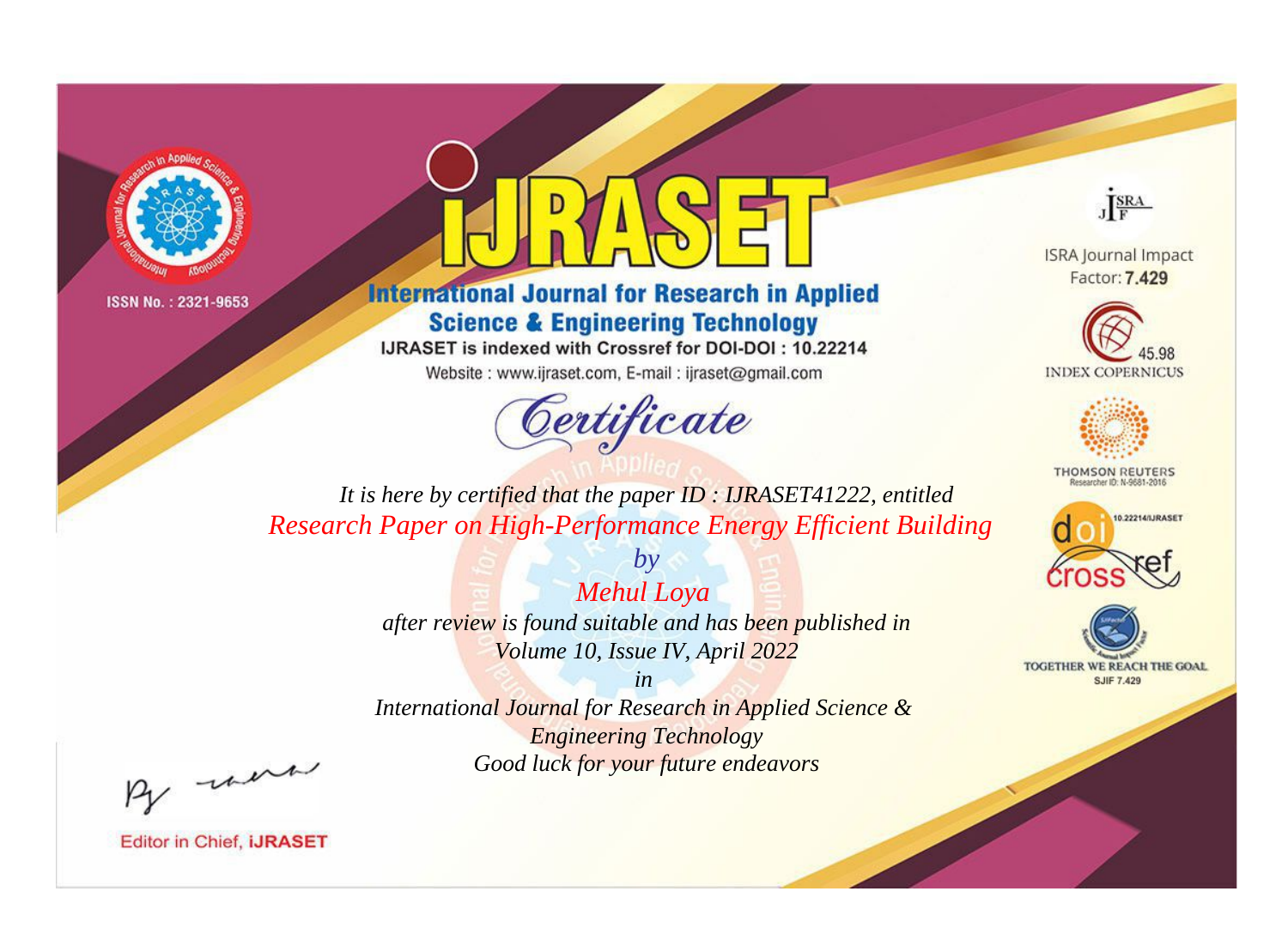



**International Journal for Research in Applied Science & Engineering Technology** 

IJRASET is indexed with Crossref for DOI-DOI: 10.22214

Website: www.ijraset.com, E-mail: ijraset@gmail.com



JERA

**ISRA Journal Impact** Factor: 7.429





**THOMSON REUTERS** 



TOGETHER WE REACH THE GOAL **SJIF 7.429** 

*It is here by certified that the paper ID : IJRASET41222, entitled Research Paper on High-Performance Energy Efficient Building*

> *Prajakta Shahare after review is found suitable and has been published in Volume 10, Issue IV, April 2022*

*by*

*in* 

*International Journal for Research in Applied Science & Engineering Technology Good luck for your future endeavors*

By morn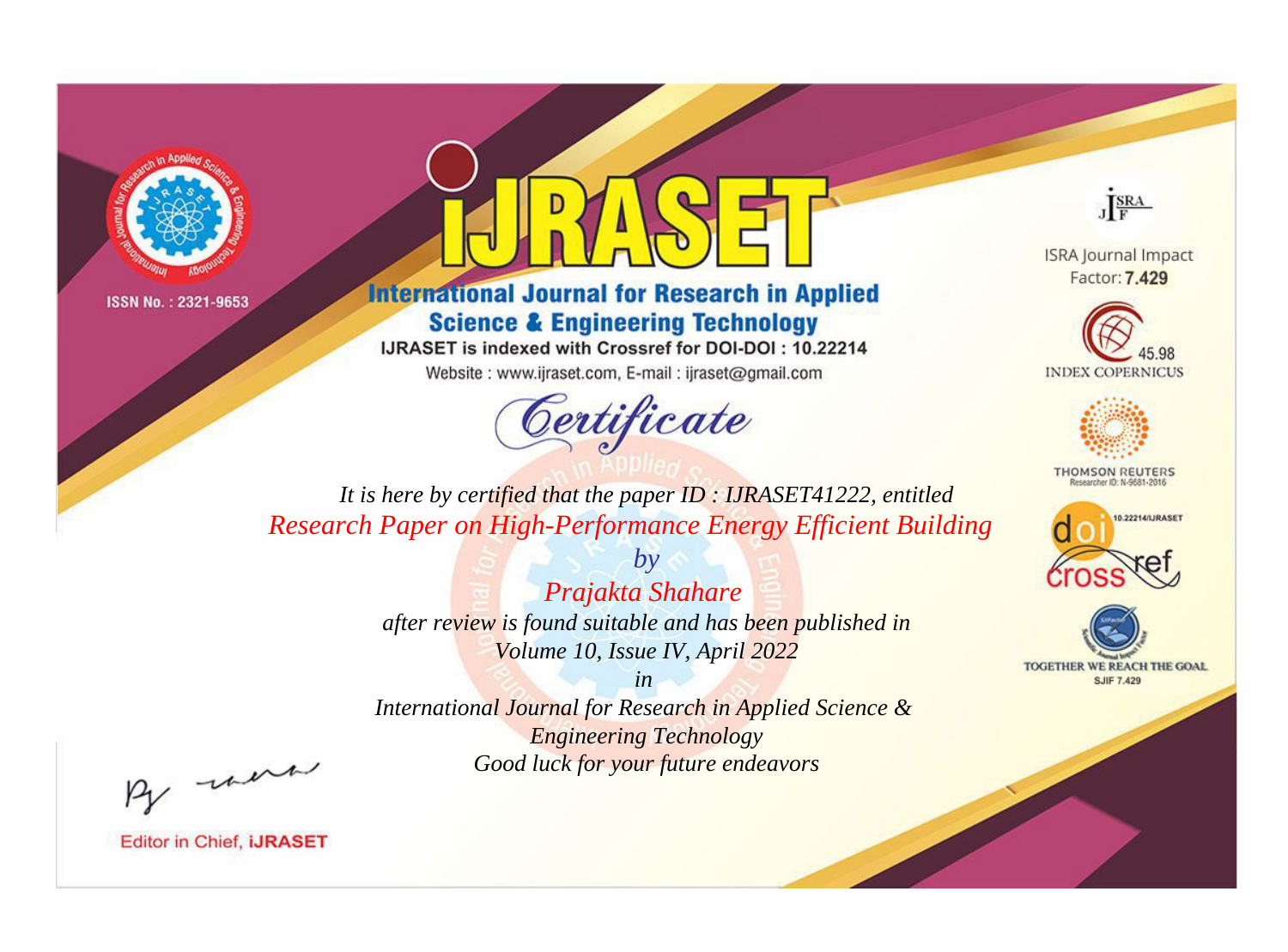



**International Journal for Research in Applied Science & Engineering Technology** 

IJRASET is indexed with Crossref for DOI-DOI: 10.22214

Website: www.ijraset.com, E-mail: ijraset@gmail.com



JERA

**ISRA Journal Impact** Factor: 7.429





**THOMSON REUTERS** 



TOGETHER WE REACH THE GOAL **SJIF 7.429** 

*It is here by certified that the paper ID : IJRASET41222, entitled Research Paper on High-Performance Energy Efficient Building*

> *Sahil Vairagade after review is found suitable and has been published in Volume 10, Issue IV, April 2022*

*by*

*in* 

*International Journal for Research in Applied Science & Engineering Technology Good luck for your future endeavors*

By morn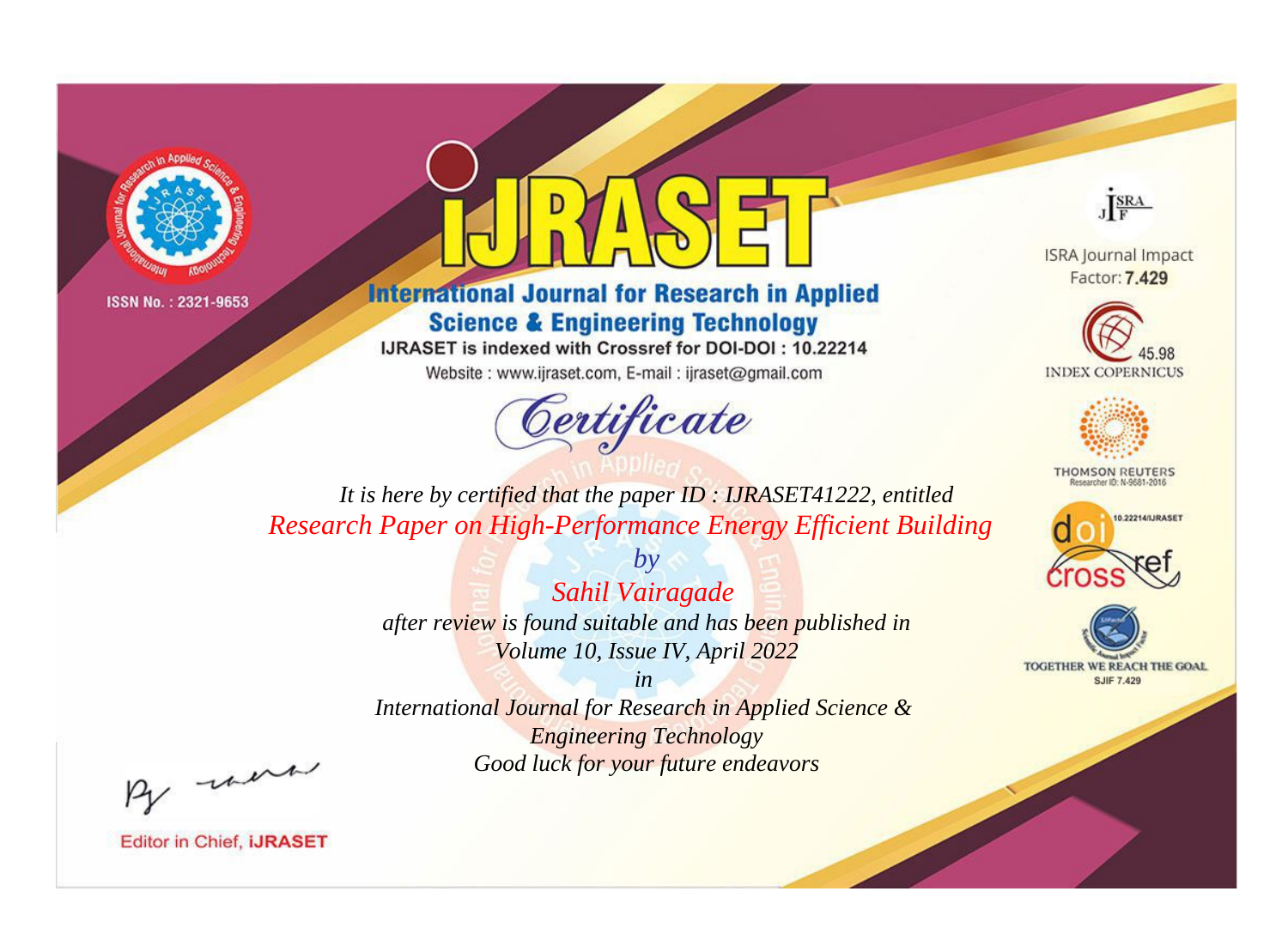



**International Journal for Research in Applied Science & Engineering Technology** 

IJRASET is indexed with Crossref for DOI-DOI: 10.22214

Website: www.ijraset.com, E-mail: ijraset@gmail.com



JERA

**ISRA Journal Impact** Factor: 7.429





**THOMSON REUTERS** 



TOGETHER WE REACH THE GOAL **SJIF 7.429** 

*It is here by certified that the paper ID : IJRASET41222, entitled Research Paper on High-Performance Energy Efficient Building*

> *Shantanu Mankar after review is found suitable and has been published in Volume 10, Issue IV, April 2022*

*by*

*in* 

*International Journal for Research in Applied Science & Engineering Technology Good luck for your future endeavors*

By morn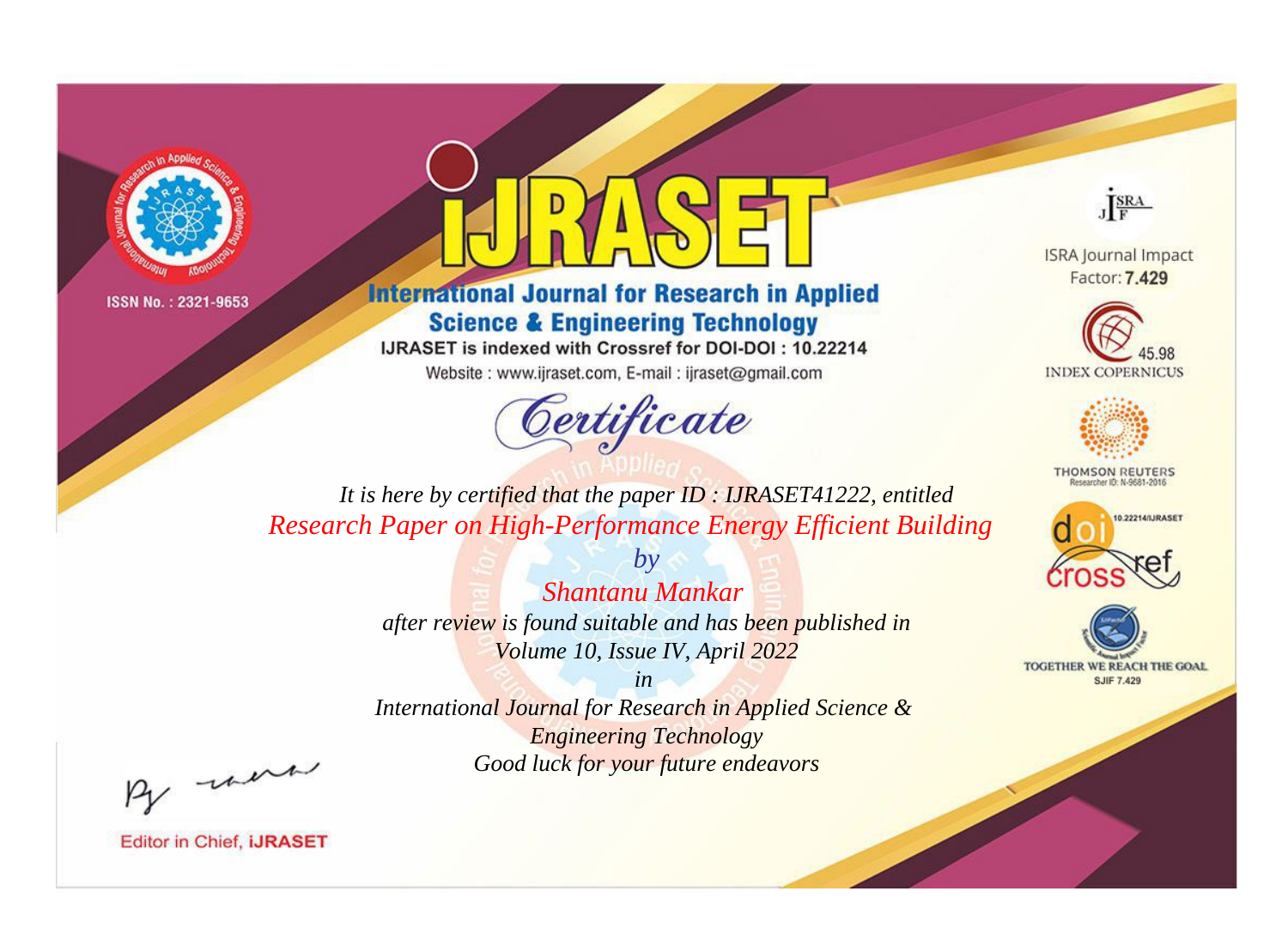



**International Journal for Research in Applied Science & Engineering Technology** 

IJRASET is indexed with Crossref for DOI-DOI: 10.22214

Website: www.ijraset.com, E-mail: ijraset@gmail.com



JERA

**ISRA Journal Impact** Factor: 7.429





**THOMSON REUTERS** 



TOGETHER WE REACH THE GOAL **SJIF 7.429** 

*It is here by certified that the paper ID : IJRASET41222, entitled Research Paper on High-Performance Energy Efficient Building*

> *Nishant Balbudhe after review is found suitable and has been published in Volume 10, Issue IV, April 2022*

*by*

*in* 

*International Journal for Research in Applied Science & Engineering Technology Good luck for your future endeavors*

By morn